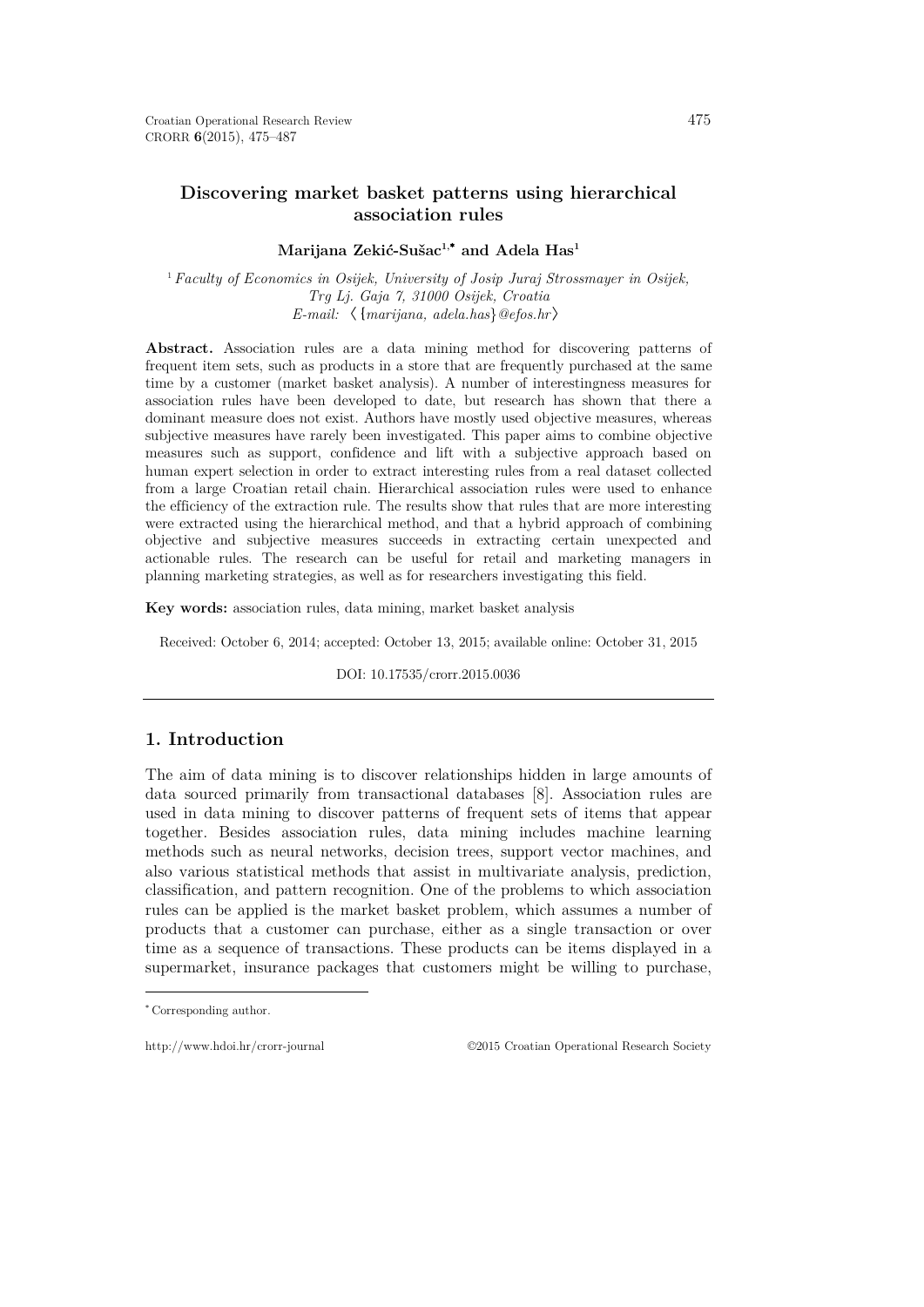or other offered products and services. Association rules have shown to be useful in discovering which products are frequently purchased together [7], [11], and [12], and which in turn can be used to define efficient marketing strategies for advertising and promotional activities.

Most of the research in the area of association rules uses the apriori algorithm for discovering relationships among items, while other algorithms, such as the tree-building technique, have not been investigated adequately. In this paper, the tree-building technique is used and association rules with and without hierarchical item grouping are compared and analyzed.

### **2. Previous research**

Research on association rules focuses primarily on finding criteria and measures for extracting interesting rules that can help managers in defining marketing strategies. Most rule extraction criteria are based on minimum support and confidence measures, which are probability-based objective measures that evaluate the generality and reliability of association rules [8]. Tan et al. [14] compare twenty-one measures of association rule interestingness based on eight properties, and conclude that none of the measures satisfy all the properties.

Lee et al. [7] base their approach on defining different minimum support for different item sets. They use a measure of maximum constraint, and then propose an algorithm based on the apriori approach to find large item sets and association rules subject to this constraint. However, they suggest considering the requirements of mining problems when using the algorithm. Zhou and Yau [15] suggest a special algorithm for mining infrequent items. Liao et al. [8] suggest an "extracted probability" measure that modifies the confidence of rules such that it computes extracted probability based on linear, quadratic and logarithmic models, and helps to extract some unapparent rules with low support, but with a high confidence. When comparing their measure with a standard confidence-support measure, they discovered certain advantages of their approach in that it generated fewer rules that businesses would find interesting. Besides the above objective measures, association rules can be evaluated using subjective measures, such as unexpectedness and actionability, as suggested by Silberschatz and Tuzhilin [13]. However, subjective measures are user-dependent and are not well defined yet. Abdullah et al. [1] uses association rules in education and proposes a new measurement called Critical Relative Support (CRS) to mine critical least association rules from educational data. Their research has shown that the measure reveals significant rules on student examination results and reduces uninterested association rules by up to 98%. Panchon Alvarez et al. (2012) suggests an evolutionary-based approach for dealing with numeric and discrete attribute values in association rules. They comprise quantitative and categorical attributes without the need for an apriori discretization of the domain of numeric attributes.

The majority of the above research was based on the apriori algorithm which focuses mostly on positive association rules such as "if a customer buys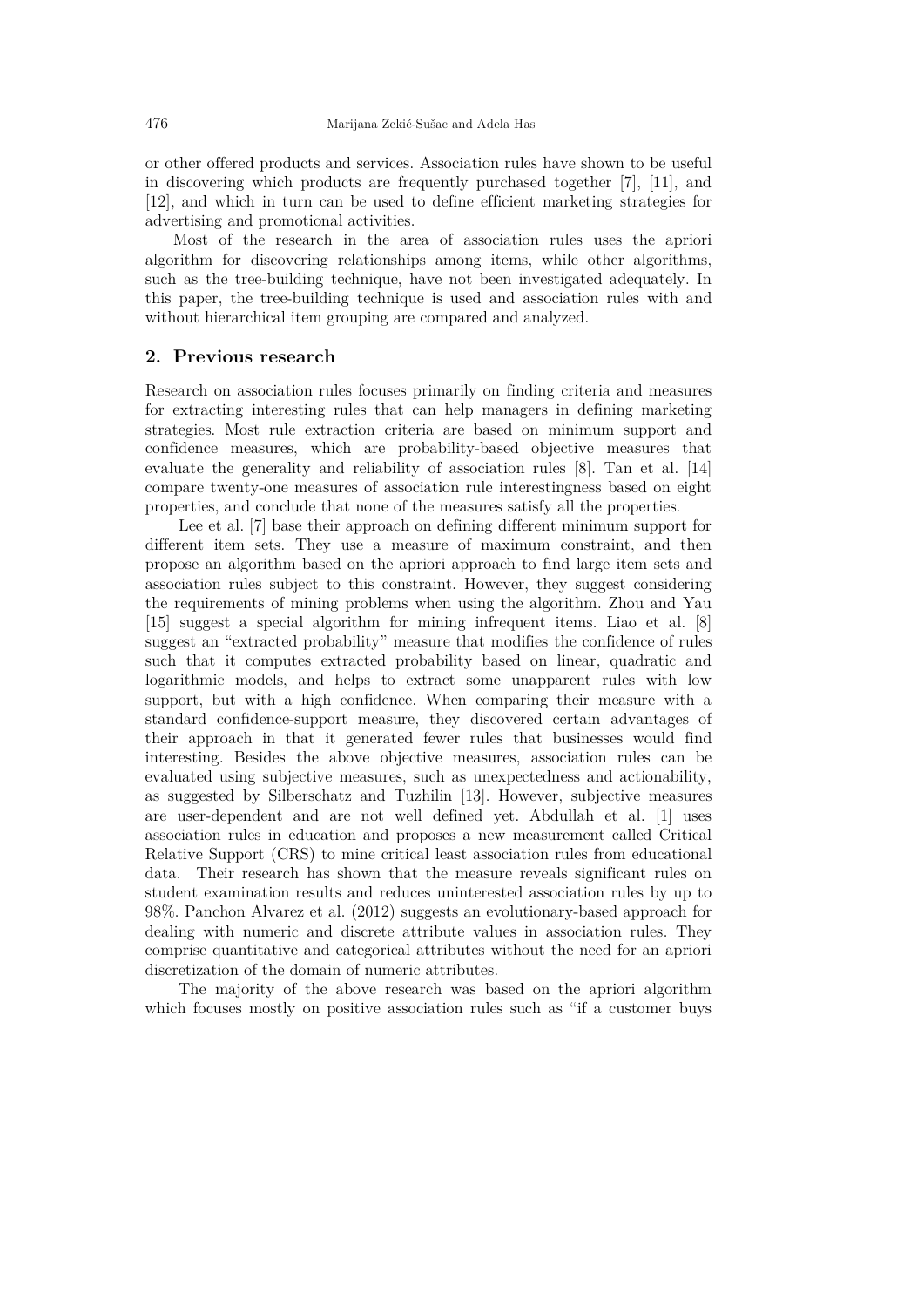item *X*, he/she will also buy item *Y*" which can sometimes be misleading. Chen et al. [4] suggest using properties of propositional logic and propose an algorithm for mining highly coherent rules without a minimum support threshold. Their algorithm produced association rules more reliable for managers. Lin et al. [9] suggested an improved frequent pattern growth technique for mining association rules, providing some advantages over apriori algorithm, such as faster rule generation and a scalable approach.

Previous research has shown that association rules have relevant application in many areas, that there is a variety of objective and subjective measures proposed and tested with different datasets, while most authors use the apriori algorithm modified to some degree as a basis for producing rules. In this paper, we also use the frequent pattern tree technique, testing it on a real dataset and observing certain benefits and limitations in situations in which original and hierarchically grouped items exist.

#### **3. Methodology**

Association rules as a method of data mining was first introduced by Agrawal et al. [2] who proposed the method for market basket analysis. Association rules can be very useful in discovering unknown data relationships, providing the basis for decision-making in marketing, retail, education, and other areas.

According to Liu et al. [10], association rules are described in a specific manner. If  $I = \{i_1, i_2, ..., i_m\}$  is a set of items, and D is a set of transactions (a dataset), where each transaction *d* is a set of items such that  $d \subseteq I$ , an association rule is an implication of the form  $X \to Y$ , where  $X \subset I$ ,  $Y \subset I$ , and *X ∩ Y =*  $\emptyset$ *.* There are two basic measures of the interestingness of an association rule: a support *s* and a confidence *c*. The rule has the support *s* in *D* if *s* percent of transactions in *D* contains *X*  $\cup$  *Y*. The rule *X*  $\rightarrow$  *Y* holds true in the transaction set *D* with the confidence *c* if *c* percent of transactions in *D* that supports *X* also supports *Y*. If *k* is the number of transactions containing *X, l* is the number of transactions containing *Y, m* is the number of transactions containing *X ∪ Y*, and *n* is the total number of transactions in D, then *s* can be expressed as a probability by (1):

$$
s(X \to Y) = \frac{m}{n}, \quad s(Y \to X) = s(X \to Y) \tag{1}
$$

and *c* can be expressed as a conditional probability by (2):

$$
c(X \to Y) = \frac{m}{k}, \quad c(Y \to X) = \frac{m}{l} \tag{2}
$$

According to [8] for an association rule,  $X \to Y$ ,  $s(X)$  or  $s(XUY)$  is used to represent the generality of the rule, and  $c(X \rightarrow Y)$  is used to represent the reliability of the rule. Although in general, a rule with high generality and reliability is considered interesting, many authors emphasize that rules with low generality can sometimes have a very high reliability and therefore, can be very interesting. Another frequently used measure of interestingness is the lift value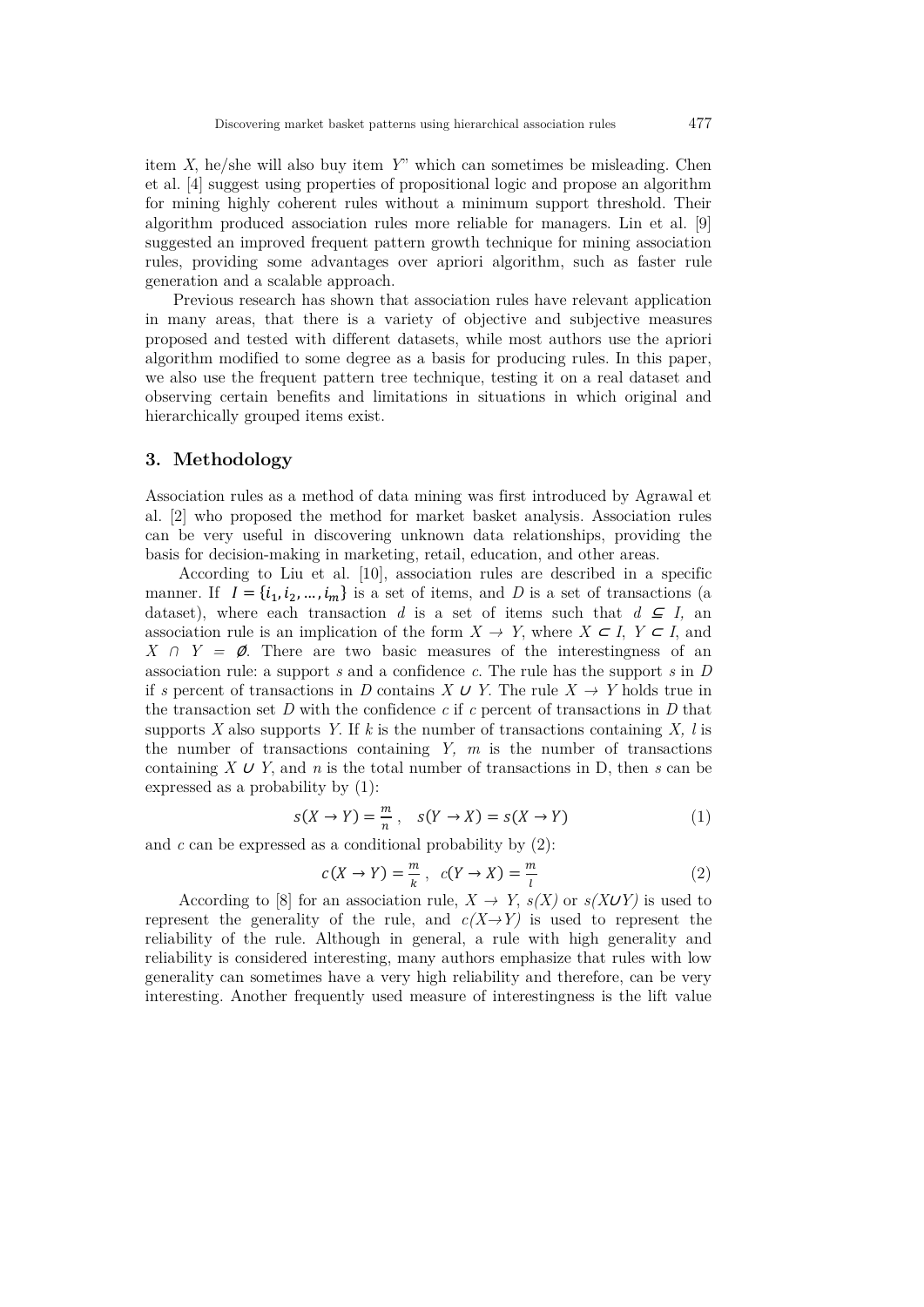or the interest factor. It is used in data mining to measure deviation from statistical independence [14], and can be defined as:

$$
lift(X \to Y) = \frac{c(X \to Y)}{s(Y)}
$$
\n(3)

The lift  $X \to Y$  measures an increase in the possibility of purchasing Y after previously purchasing *X*, rather than purchasing *Y* without *X* [6], i.e. to what extent does the likelihood of purchasing *Y* increase after purchasing *X*. A lift value of 1 indicates that the items exist independently in the database, as expected. When the value is greater than one, it indicates that the items are associated [5].

Given a set of transactions *D* (a dataset), the problem of mining association rules involves discovering all the relevant rules. Any item can appear on the lefthand side (called body or antecedent) or the right-hand side of an association rule (called head or consequent).

The standard algorithm used in association rules is the apriori algorithm introduced by Agrawal and Srikant [3]. This algorithm scans the entire dataset, evaluates all possible rules, and then retains only those rules that have a support *s* and confidence *c* greater than predefined minimum values as relevant ones. The apriori algorithm for establishing association rules from transactional data consists of the following two steps: (1) finding all frequent itemsets from a transactional database that satisfy the minimum support *s*, and (2) generating association rules from the frequent itemsets that satisfy the minimum confidence *c* [1]. In the first stage of the algorithm, the support *s* is computed for each itemset of size *k* (*k=1,2,...m*, where *m* is the maximum number of simultaneously items purchased in an itemset) in order to find the most frequent itemsets. This is done in one pass over the data, and when all frequent itemsets are found, the algorithm moves to the second stage - generating rules that satisfy the minimum confidence *c*. The procedure of mining frequent itemsets is multi-leveled, where the level *k* denotes the number of items in a set. Therefore, at level *k*, all potentially frequent *k*-itemsets generated from frequent itemsets at level *k-1* are found.

The apriori algorithm has certain limitations, such as being a time consuming procedure that examines all combinations or the possible scenario of retaining only trivial rules but discarding some of the interesting rules. Association rules in our experiments are generated by an improved algorithm called the tree-building technique, which compresses a large database into a compact, Frequent-Pattern tree (FP-tree) structure [9]. The advantage of this algorithm is its speed, i.e. it scans the entire database only once. A divide-andconquer approach is used, by first computing the frequent items and characterizing them into a frequent-pattern tree. The FP-tree is a compressed database, on which the association rule mining is performed. In addition, the algorithm does not require generation of the candidate itemset. Hence, it is more efficient than the apriori algorithm [9]. The disadvantage of the FP-tree algorithm is the recursive generation of a large number of conditional FP trees as part of the mining procedure.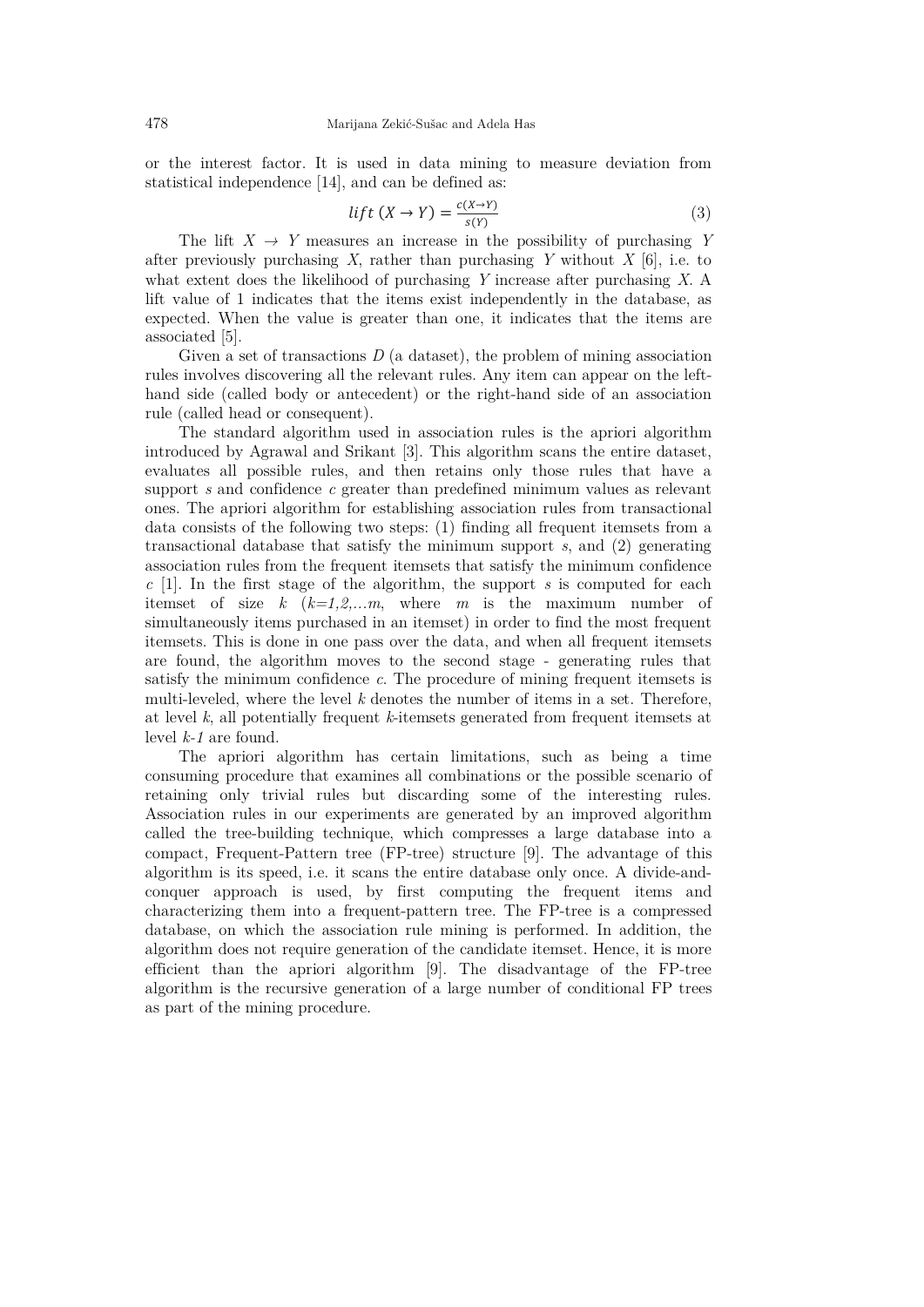Association rules are evaluated using different measures, and are usually divided into objective and subjective measures [13]. The basic objective measures are the support *s* and the confidence *c.* According to [13], the rule (i.e. pattern) is interesting if it satisfies two criteria: (a) unexpectedness (if it is surprising to the user), and/or (b) actionability (if the user can do something with it to his or her advantage). These are subjective measures but have some advantage over objective measures. Silberschatz and Tuzhilin [13] proposed a method for measuring unexpectedness, which is based on a user's belief system. According to these authors, a pattern (i.e. a rule) is more interesting if it is less expected i.e. in greater contradiction to a user's previous beliefs. Their approach is based on the Dempster-Shafer theory, according to which a belief function is assigned to beliefs and, in general, this does not satisfy the axioms of probability theory [13].

In this paper, we combined an objective and subjective approach, such that three measures of rule interestingness were used: heuristical unexpectedness and heuristical actionability as subjective measures which had been suggested in [13], and also the confidence *c* as the objective measure, where we consider a rule with a minimal confidence of 51% as being potentially interesting (as it is more likely than a random choice). Although Silberschatz and Tuzhilin [13] suggest a computational method for measuring unexpectedness based on the frequency of items (i.e. support), in this paper we use a sale's manager's subjective heuristic estimation, where the expert sales manager estimates unexpectedness and actionability as binary values such that:

unexpectedness = 
$$
\begin{cases} 0, & \text{if the rule was not expected based on heuristics} \\ 1, & \text{if the rule was expected based on heuristics} \end{cases}
$$
 (4)

 $y = \begin{cases} 0, & \text{if the rule cannot be used to create a useful action} \ 1, & \text{if the rule can be used to create a useful action} \end{cases} \tag{5}$ 

where the term "heuristics" refers to the assumed heuristic knowledge of the expert sales manager and team, the term "user" refers to a sales or marketing department belonging to the observed company, and the term "useful action" implies any marketing activity, such as discount, paired advertising, performed in order to increase the sale of an itemset that constructs a certain rule. In our experiments, the support *s* was selected in a cross-validation procedure such that different values of *s* were tested in order to find the most suitable value for each of the tested models. Minimum *s*, used to produce the rules, ranged from 3% to 50%. The size of the itemsets varied from 1 to 4, but only itemsets with a size of 2 were found to be significant for the analysis.

#### **4. Data**

This research utilized data from a transactional database of a Croatian retail store chain. The dataset contained 14012 transactions, carried out in the period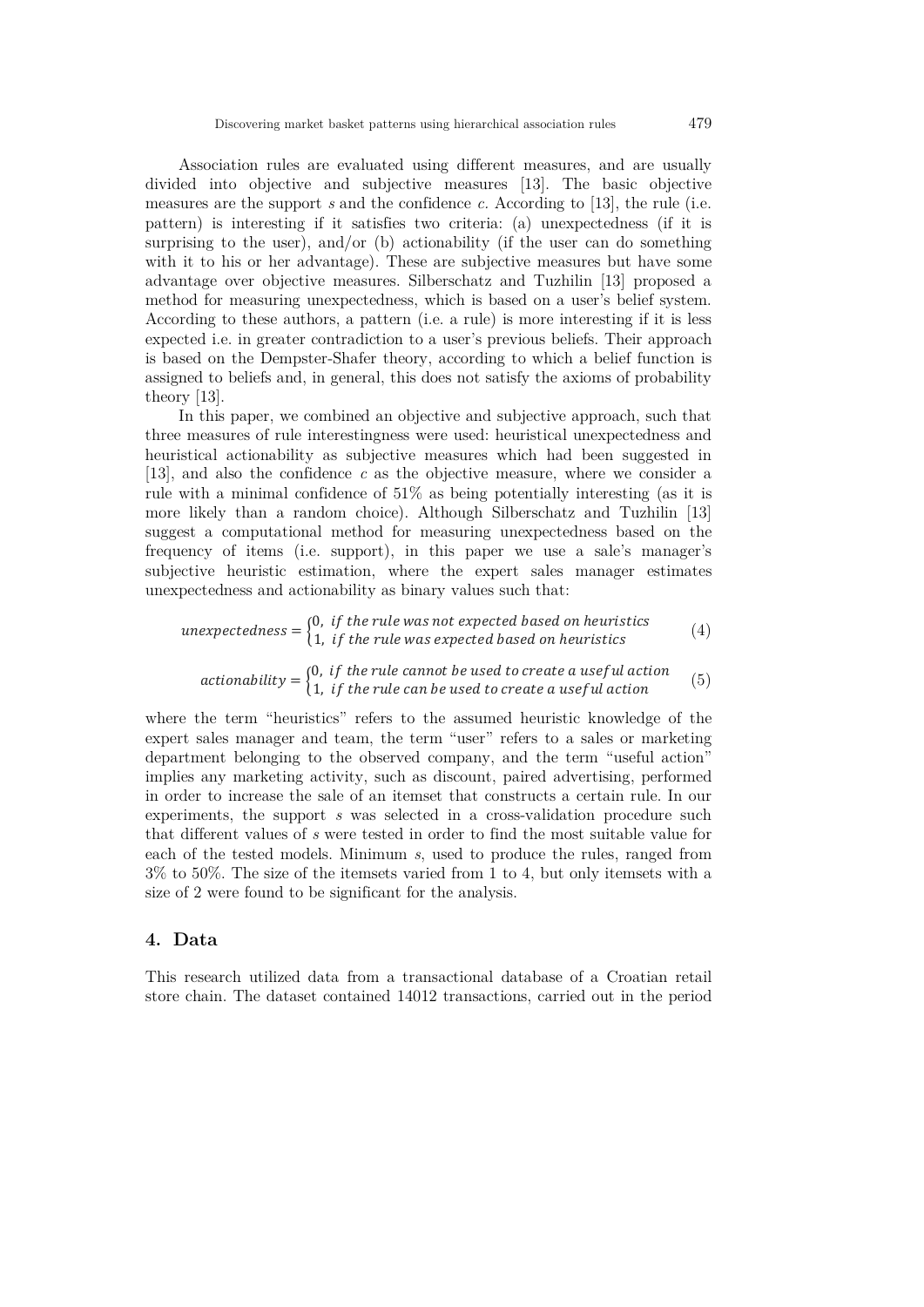from 3 - 21 January 2011. Each transaction included the following variables: purchase date, account number**,** code and article name. In all, the data included 1230 different items, and they appeared on 6363 different accounts. Each of these accounts represents a single customer. Due to the large number of different dataset items, transactions containing very rare items were excluded, leaving 7006 transactions with 278 different items appearing on 3158 different accounts. The acquired data was processed using two strategies, the generation of (1) association rules at the first-level data hierarchy and (2) association rules at the second-level data hierarchy. To provide item groups for the second strategy used in generating association rules, item were grouped together that represented the same type of product, but from either a different manufacturer, different packaging, brand, net weight, or volume. The grouping procedure resulted in 38 large groups of items. Given that the results of the first strategy indicated that the majority of association rules consisted of individual milk products as association rule bodies and heads (because of the high support of these items in the transactions), we decided to perform a second-level hierarchical grouping by additionally adding individual milk products into a single group of items named "milk products". The aim was to create a higher probability of other, less supported items to appear in the extracted association rules.

### **5. Results**

The results are described separately for each tested strategy, and interesting association rules are extracted and discussed.

## **5.1. Generating association rules from the first-level hierarchical grouping**

In this strategy, the first-level hierarchical grouping of items is used prior to generating the association rules. After cross-validating with different values of the support *s* and the confidence *c* (values ranged from  $3\%$  to  $50\%$ ), the following parameters were selected as best-suited to the various generated rules: the minimal support coefficient  $s = 10\%$ , the minimal confidence coefficient  $c =$ 10%. These low *s* and *c* values were used due to the large number of items in the dataset. The procedure showed that higher values of *s* produced a small number of extracted rules that contained only a few of the most frequent items. The minimal value of *s*=10% produced diverse rules, with some having a very high confidence *c*. In all, 36 association rules were extracted as significant, where the first 8 rules with a confidence *c* of at least 50% were sorted according to the confidence value and presented in Table 1. The table also contains two subjective measures of rule interestingness, expressed as unexpectedness and actionability, estimated in conjunction with the sales manager of the observed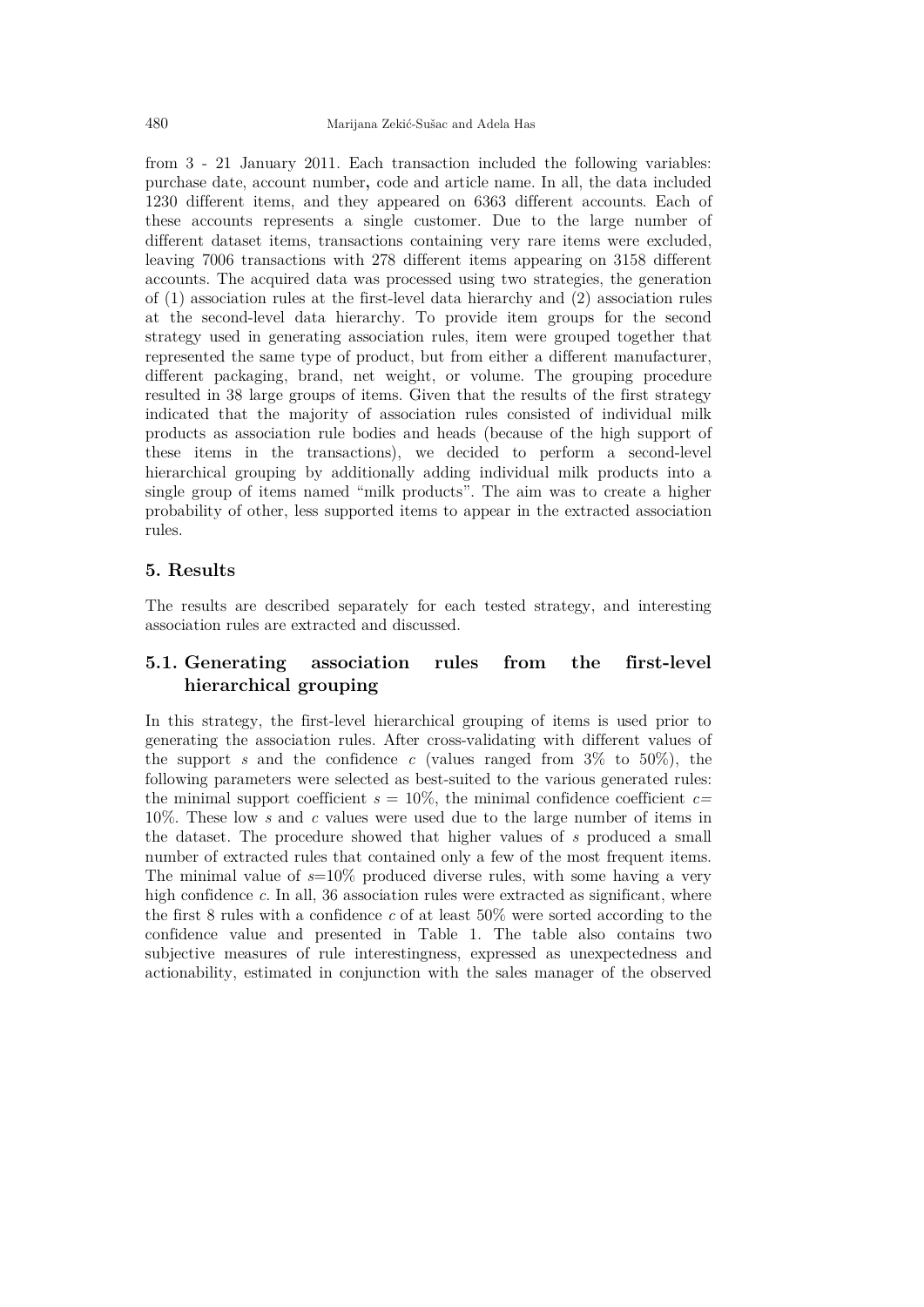| Rule<br>ID.                 | Rule<br>$X \to Y$           | Objective measures |                   | Subjective measures           |                              |
|-----------------------------|-----------------------------|--------------------|-------------------|-------------------------------|------------------------------|
|                             |                             | Support<br>$(\%)$  | Confidence<br>(%) | Heuristical<br>unexpectedness | Heuristical<br>actionability |
|                             | $TOWEL \rightarrow BAG$     | 11.11111           | 80.00000          |                               |                              |
| $\mathcal{D}_{\mathcal{L}}$ | $TUNA \rightarrow DOUGH^*$  | 9.25926            | 71.42857          |                               |                              |
| 3                           | $TOWEL \rightarrow TP$      | 9.25926            | 66.66667          |                               |                              |
| 4                           | CREAM $\rightarrow$ CHEESE  | 15.74074           | 60.71429          |                               |                              |
| 5                           | $TP \rightarrow TOWEL$      | 9.25926            | 58.82353          |                               |                              |
| 6                           | $MILK \rightarrow YOGURT$   | 20.37037           | 51.16279          |                               |                              |
| 7                           | YOGURT $\rightarrow$ MILK   | 20.37037           | 51.16279          | $\Omega$                      |                              |
| 8                           | CREAM $\rightarrow$ YOGURT* | 12.96296           | 50.00000          |                               |                              |

store. The symbolic representation of rules  $X \to Y$  is used in all tables, and can be translated into a rule in the form  $\mathcal{A}$  *if X then Y*".

\*Association rules that satisfy all three suggested criteria of interestingness (confidence min. 50%, unexpectedness, and actionability)

Table 1: Association rules generated by the 1<sup>st</sup> level grouping strategy (min.  $s=10\%$ )

As is evident from Table 1, only two rules TUNA  $\rightarrow$  DOUGH (if TUNA then  $DOUGH$ , and  $CREAM \rightarrow YOGURT$  (if CREAM then YOGURT) satisfy all three criteria used in this research (confidence  $\geq$  50%, positive unexpectedness, and actionability). Therefore, these rules are considered highly interesting ones. The rule TUNA  $\rightarrow$  DOUGH is the most interesting one, since it has a very high confidence (71.43%), revealing a high probability that a customer will buys dough if buying tuna, and is positively valued by the expert in terms of unexpectedness and actionability. The support of this rule is not high  $(9.26\%)$ , revealing that item pairs with a low frequency can have a high probability and therefore be of interest for decision makers. Furthermore, sales management at the observed store was surprised by this rule. The rule CREAM  $\rightarrow$  YOGURT is also an interesting one due to its high confidence (50%) and a support value of 12.96%. It was deemed by the expert as both unexpected and actionable, and therefore, exceptionally useful for carrying out marketing activities, such as discounts. As is evident in Table 1, the highest confidence (80%) with a support of 11.11% is obtained for the rule TOWEL  $\rightarrow$  BAG (if TOWEL then BAG), which was not surprising, because "bag" refers to a sort of plastic bag sold in some stores to carry purchased items, and the expectation was that it would be bought along with any purchased item at the store. Interesting enough, various milk products that were the most frequently purchased items in the observed stores are not contained in the first three rules attributed with a highest confidence. To find the reason as to Table 1 contains a large number of rules estimated to be not interesting to a user, more attention is directed to the support for each individual dataset item. The results showed that the individual support s is greater than 25% for only 7 items. Table 2 presents these items and their associated support coefficients.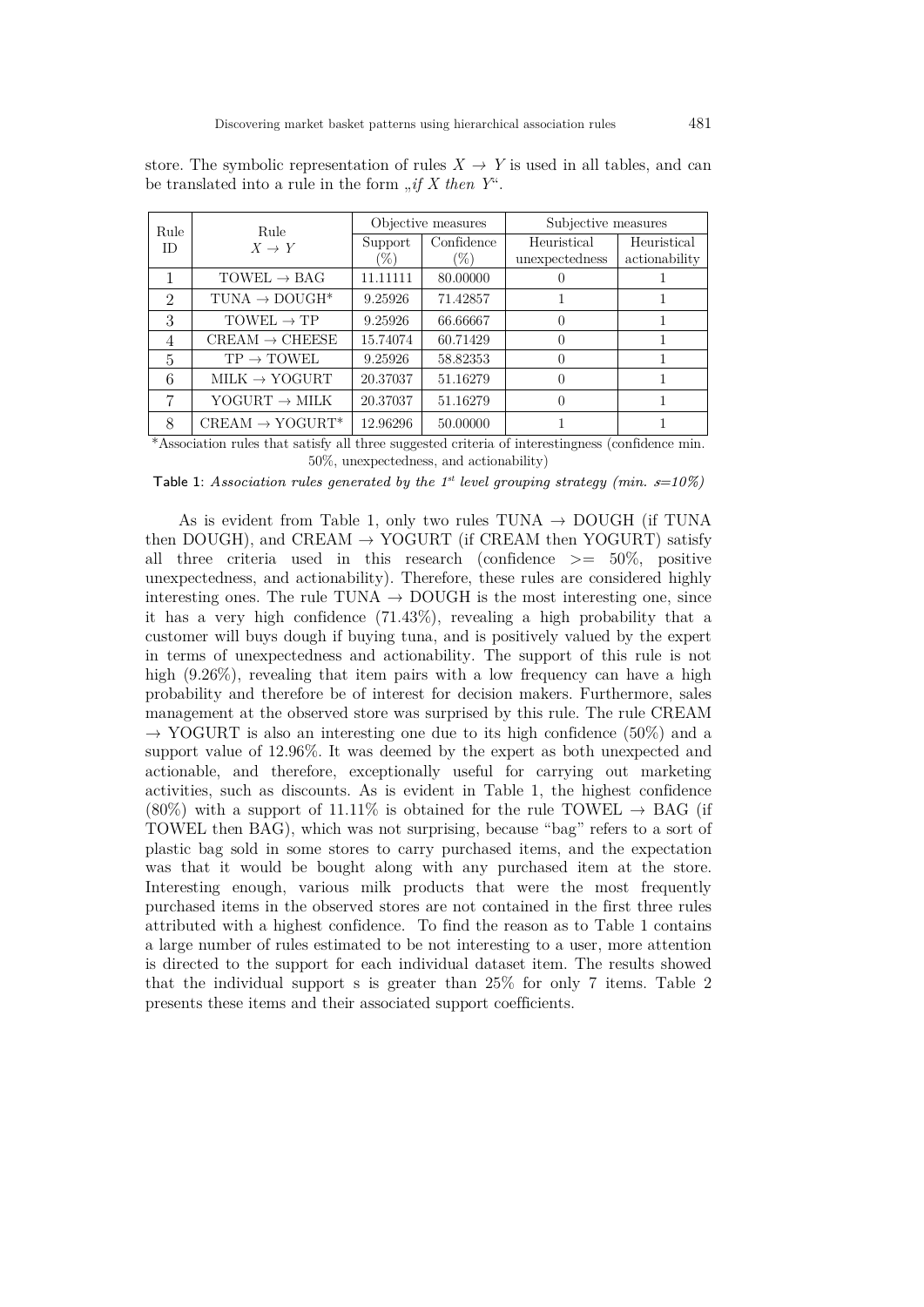482 Marijana Zekić-Sušac and Adela Has

| ΙD                          | Frequent item | Support $(\%)$ |
|-----------------------------|---------------|----------------|
|                             | Yogurt        | 39.81481       |
| $\mathcal{D}_{\mathcal{A}}$ | Milk          | 39.81481       |
| 3                           | Cheese        | 33.33333       |
|                             | <b>Bread</b>  | 30.55556       |
| 5                           | Cigarettes    | 30.55556       |
| 6                           | Bag           | 28.70370       |
|                             | Cream         | 25.92593       |

Table 2: Support coefficient s for individual items that have s  $\lambda$  25%

The items presented in Table 2 have the highest frequency in the dataset. Generating a new set of association rules based only on data relating to these items is recommended. A total of 25 association rules were generated from these selected transactions, where only one association rule was selected as unexpected and actionable: CREAM  $\rightarrow$  YOGURT (if CREAM then YOGURT) with a support of 12.96% and confidence of 50.00%. The graphical representation of rules below is based on a selection of items with a minimal support of 25% for rule generation. The size of a node is the relative support of each rule and its color intensity illustrates relative confidence (light-colored nodes have a smaller relative confidence, while dark-colored nodes have a higher relative confidence). As can be seen from Figure 1, the highest confidence (60.71%) is obtained for the rule CREAM  $\rightarrow$  CHEESE (if CREAM then CHEESE) with the support of 15.74%. It becomes obvious that milk products dominate in the association rules, due to its high support of individual items.



Figure 1: Graph of association rules at the 1st level of grouping (items with min  $s =$ 25%)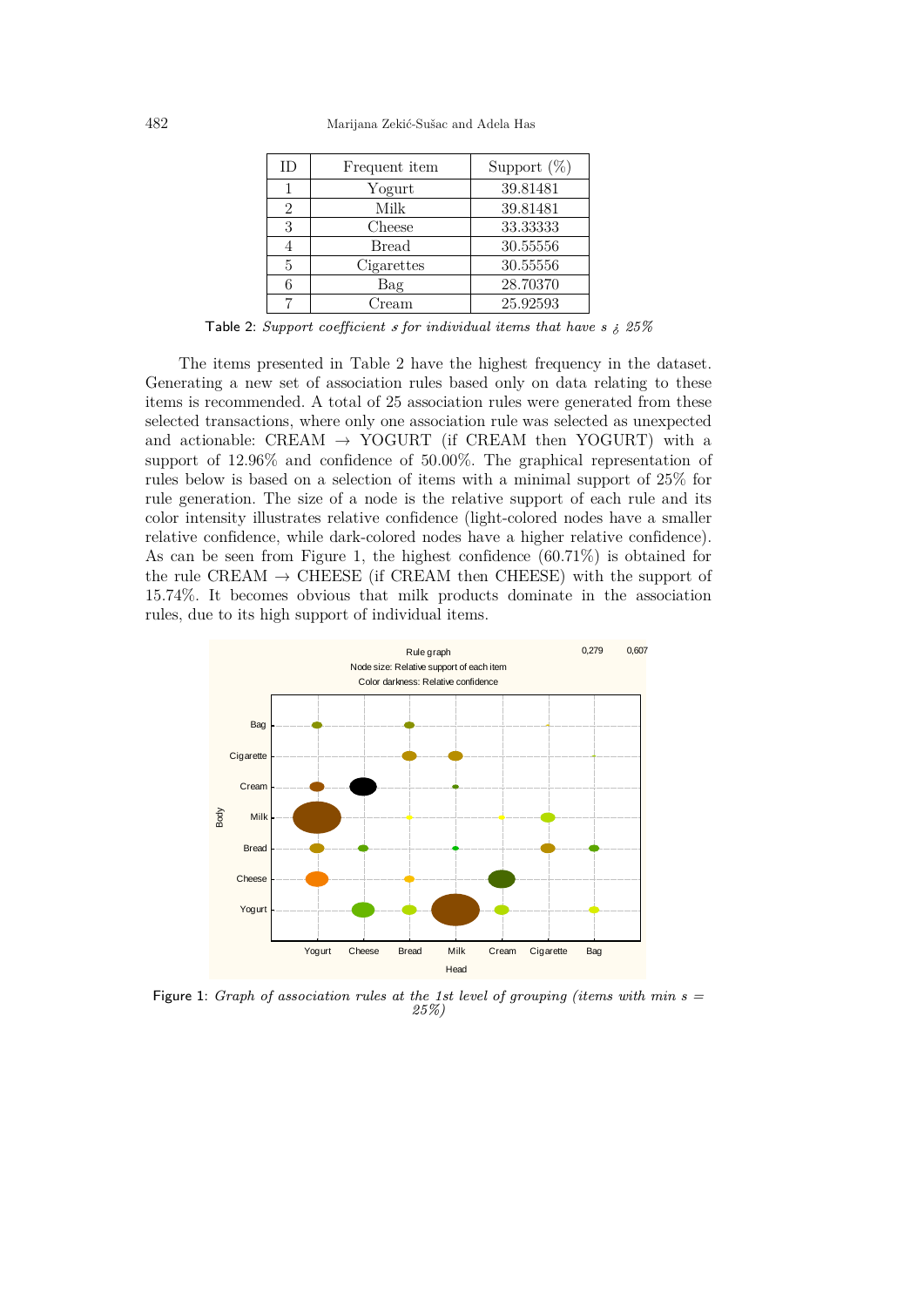The web graph of the above rules (Figure 2) presents the relative support for items, and relative joint support for items, and the lift value of an itemset. The size of a node represents relative support for each item (a small node represents smaller relative individual support for an item, while a larger node represents a greater relative individual support). The thickness of a line which connects two items shows relative joint support for the rule (the thicker the line, the greater the joint support); whereas color intensity of a line indicates the lift value of a rule (a light colored line has a smaller relative lift, while a dark colored line has a greater relative lift). Lift value is symmetric, which means that the lift value  $X \to Y$  is equivalent to the lift value  $Y \to X$  that also applies to support for rules, such that  $s(X \to Y)$  has the same value as  $s(Y \to Y)$ *X)*.



Figure 2: Web graph at the 1st hierarchical level (items with min  $s=25\%$ )

From Figure 2 it is obvious that milk and yogurt have the highest relative support and the highest relative joint support, whereas a dark color for their connection shows a high lift for the rule. The highest lift is obtained for the cream-cheese pair, but these items exhibit a low individual support, especially in regards to the cream.

Since the rules that contain milk products are mostly expected and rarely surprising, in order to find more interesting associations it would be useful to group the individual milk products (except the milk itself) together and observe the generated rules.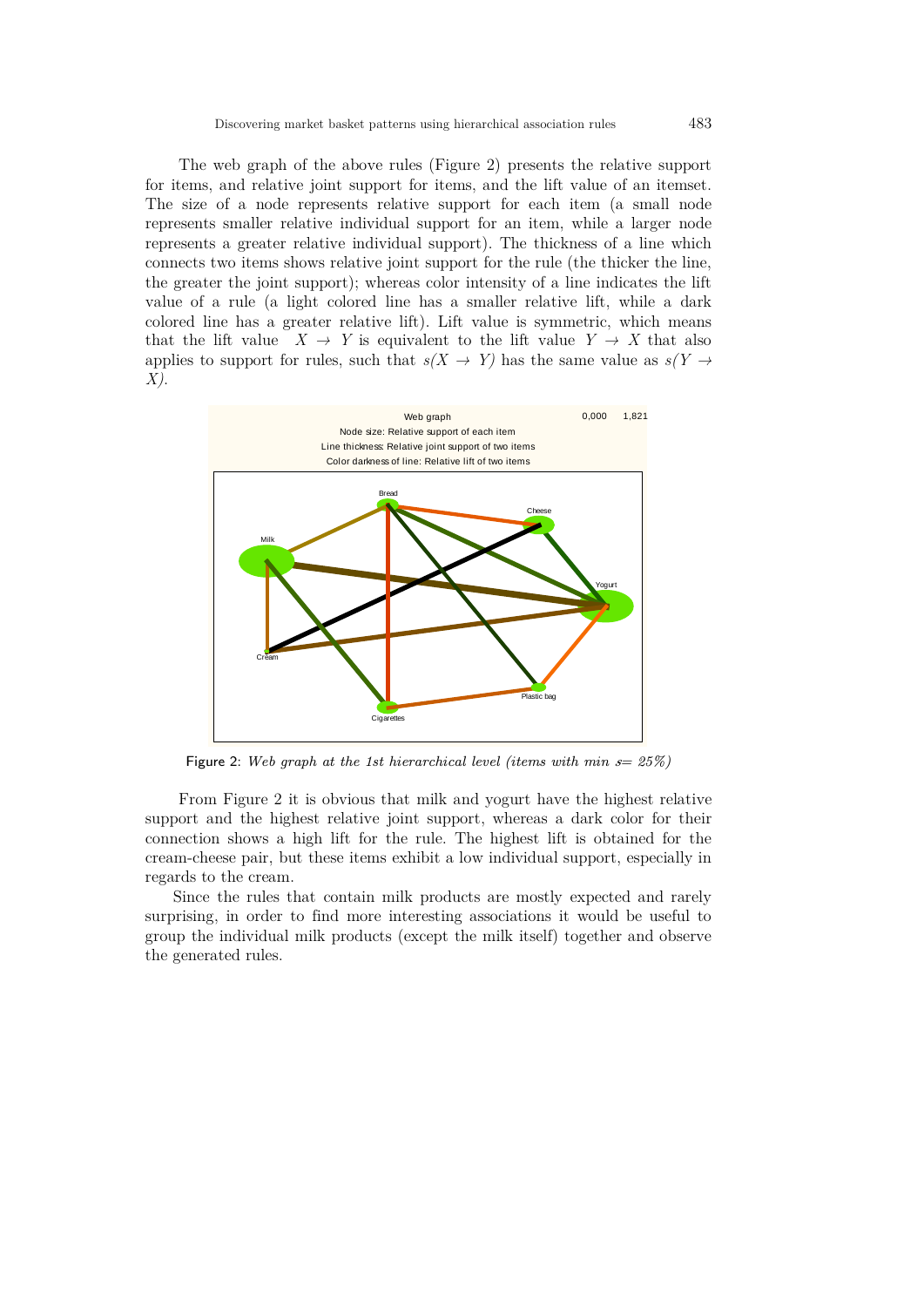## **5.2. Generating association rules on the second-level hierarchical grouping**

When the second-level grouping of items is performed according to the second strategy described above, a total of 30 rules was generated with the minimum support for individual item equivalent to  $s = 10\%$ . However, 15 rules had a confidence of  $c \geq 50\%$ . Table 3 shows the rules, the support, confidence and subjective measures of interestingness for the respective grouping stage. For reasons of clarity, only rules with a confidence  $\geq$  50% are shown in the table.

|                   |                                            | Objective measures        |                              | Subjective measures           |                              |
|-------------------|--------------------------------------------|---------------------------|------------------------------|-------------------------------|------------------------------|
| Rule<br><b>ID</b> | Rule<br>$X \rightarrow Y$                  | Rule<br>Support<br>$(\%)$ | Rule<br>Confidence<br>$(\%)$ | Heuristical<br>unexpectedness | Heuristical<br>actionability |
| $\mathbf{1}$      | $MILK \rightarrow MILK$ PRODUCTS           | 33.82353                  | 88.46154                     | $\overline{0}$                | $\mathbf{1}$                 |
| $\overline{2}$    | $JUICE \rightarrow MILK$ PRODUCTS*         | 20.58824                  | 82.35294                     | $\mathbf{1}$                  | $\mathbf{1}$                 |
| 3                 | $FRUIT \rightarrow MILK$ PRODUCTS*         | 35.29412                  | 80.00000                     | $\mathbf{1}$                  | $\mathbf{1}$                 |
| 4                 | DETERGENT $\rightarrow$<br>MILK PRODUCTS*  | 20.58824                  | 73.68421                     | $\mathbf{1}$                  | $\mathbf{1}$                 |
| $\overline{5}$    | PLASTIC BAG $\rightarrow$<br>MILK PRODUCTS | 27.94118                  | 70.37037                     | $\overline{0}$                | $\mathbf{1}$                 |
| 6                 | $DOUGH \rightarrow MILK$ PRODUCTS          | 19.11765                  | 68.42105                     | $\overline{0}$                | $\mathbf{1}$                 |
| $\overline{7}$    | $DOUGH \rightarrow VEGETABLES^*$           | 19.11765                  | 68.42105                     | $\mathbf{1}$                  | $\mathbf{1}$                 |
| 8                 | VEGETABLES $\rightarrow$<br>MILK PRODUCTS* | 32.35294                  | 64.70588                     | $\mathbf{1}$                  | $\mathbf{1}$                 |
| 9                 | $BREAD \rightarrow MILK$ PRODUCTS          | 23.52941                  | 64.00000                     | $\boldsymbol{0}$              | $\mathbf{1}$                 |
| 10                | $CIGARETTES \rightarrow$<br>MILK PRODUCTS  | 20.58824                  | 58.33333                     | $\mathbf{1}$                  | $\overline{0}$               |
| 11                | $CIGARETTES \rightarrow BREAD$             | 20.58824                  | 58.33333                     | $\mathbf{1}$                  | $\theta$                     |
| 12                | $FRUIT \rightarrow VEGETABLES$             | 25.00000                  | 56.66667                     | $\overline{0}$                | $\mathbf{1}$                 |
| 13                | $BREAD \rightarrow CIGARETTES$             | 20.58824                  | 56.00000                     | $\overline{0}$                | $\mathbf{1}$                 |
| 14                | $BREAD \rightarrow PLASTIC$ BAG            | 19.11765                  | 52.00000                     | $\overline{0}$                | $\mathbf{1}$                 |
| 15                | $VEGETABLES \rightarrow FRUIT$             | 25.00000                  | 50.00000                     | $\boldsymbol{0}$              | $\mathbf{1}$                 |

Table 3: Association rules generated by the 2nd level grouping strategy (min.  $s=10\%$ )

As can be seen from Table 3, 15 rules had a confidence greater than 50%, which is a substantial progress in comparison to the results in previous tables. As expectedly, the pair milk and milk products have a very high confidence (88.46%) and a high support (33.82%). By grouping milk products together, other items also appeared just as frequently and with a confident that not been expected. For example, the rule JUICE  $\rightarrow$  MILK\_PRODUCTS (if JUICE then MILK PRODUCTS) has a confidence of 82.35% and support of 20.58%, which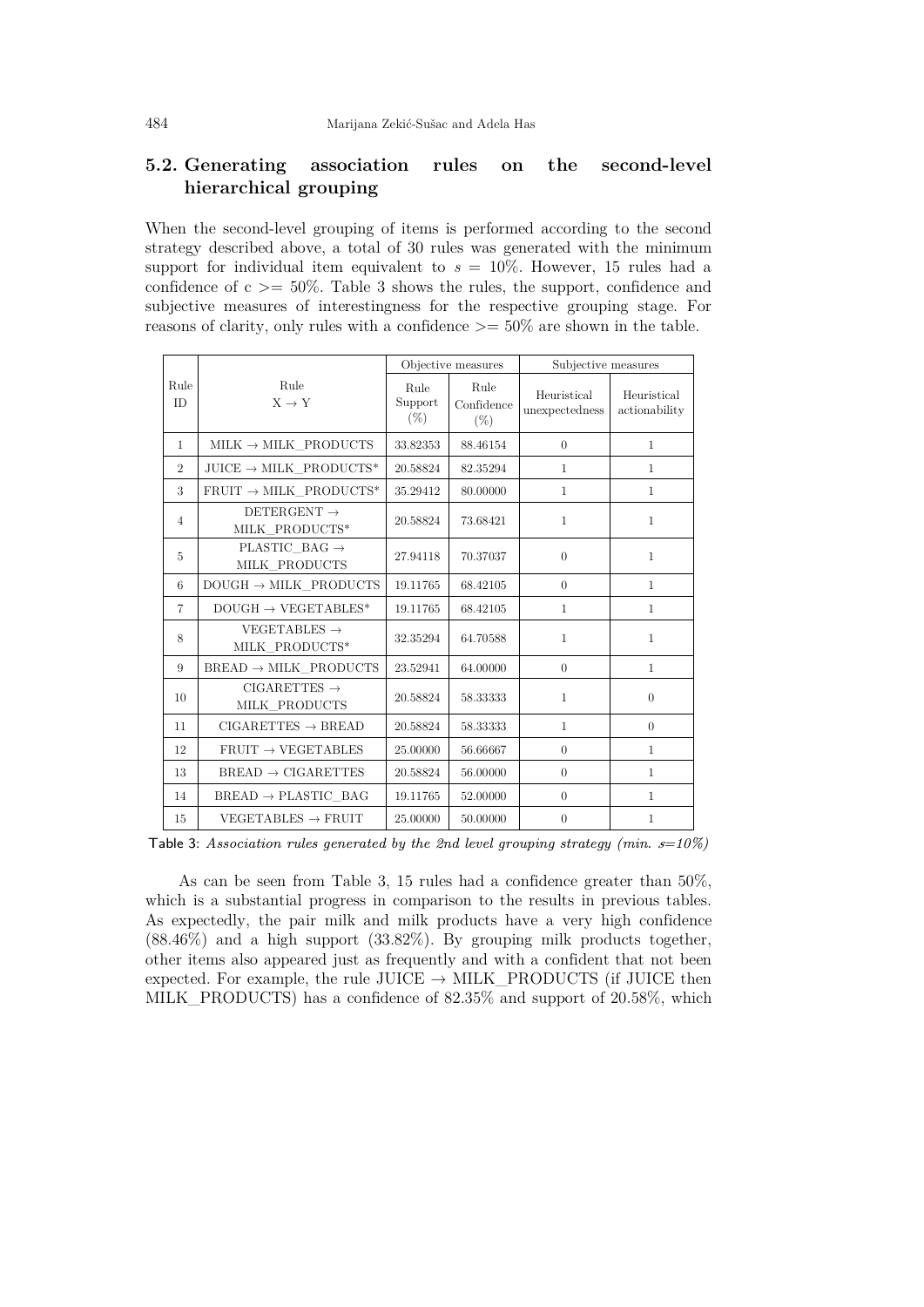the user considers surprising and actionable. Similar values are obtained for the rule (if FRUIT then MILK\_PRODUCTS), with a confidence of 80% and support of 35.29%. Besides these two, interesting rules are also: DETERGENT  $\rightarrow$  MILK\_PRODUCTS (if DETERGENT then MILK\_PRODUCTS), DOUGH  $\rightarrow$  VEGETABLES (if DOUGH then VEGETABLES), and VEGETABLES  $\rightarrow$ MILK\_PRODUCTS (if VEGETABLES then MILK\_PRODUCTS). These all have high confidences (above 50%), are unexpected and actionable. In order to graphically represent the most important rules, items with an individual support greater than 25% were one again selected and Figure 3 shows these rules in the form of a web graph.



Figure 3: Web graph at the 2nd hierarchical level (items with min  $s=25\%$ )

The web graph shown in Figure 3 has a very interesting form, where milk products dominate in terms of node size and show a high purchase frequency for these items, while milk products are frequently purchased together with all other items (milk, fruit, vegetables and juice). The purchase with the highest relative joint support is the fruit - milk products pair and the milk- milk products pair. The greatest lift value is obtained for the milk – milk products pair, and for the fruit – vegetables pair (black colored line), whereas juice and milk are frequently bought only with milk products, not with fruit or vegetables. The smallest relative support is visible for the juice – milk products pair.

As can be seen from Figure 3, milk products, vegetables, fruit, milk, and juice are the most frequent items on the second-level item grouping. Their individual support is greater than 25%, but when observed in pairs, the highest relative support (the largest sized nodes) is obtained for the fruit – milk products pair, which is very surprising and actionable.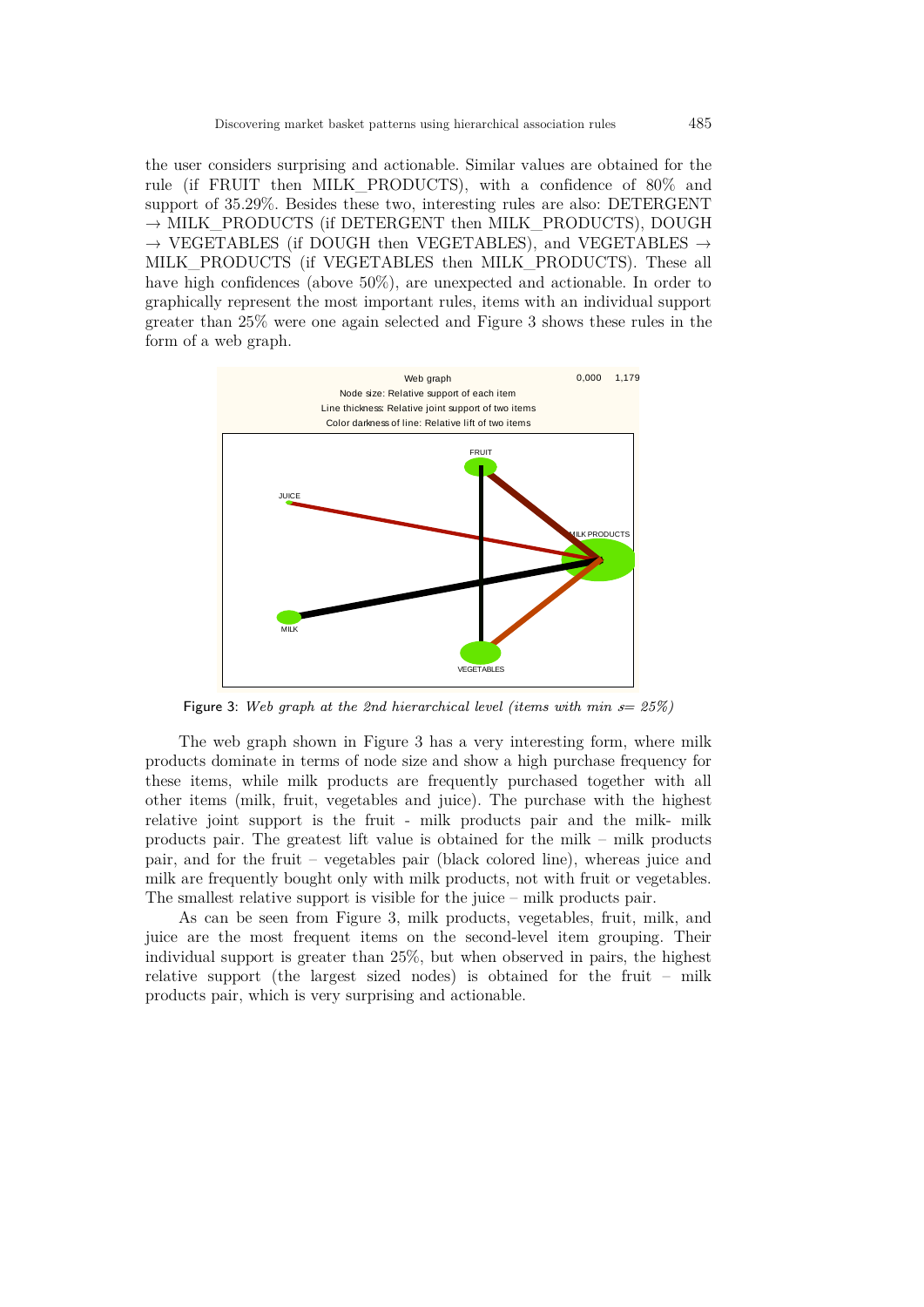The above results indicate that significantly more distinctive rules are created when the second level of grouping is performed, i.e. when the most frequent items (milk products) are grouped together, thus allowing other items to appear in the association rules more clearly. At the first level of item grouping, the quantity of extracted rules was large, but the quality of the rules was not high, give the many rules associated with very small support in the dataset. Therefore, a very small number of rules were selected as being interesting at the first level of item grouping. At a higher grouping level, the support of the item sets increased and a larger number of rules had confidences  $>= 50\%$ , and were also evaluated as being interesting.

The evident reason for efficiency of higher-level item grouping could be due to the specific characteristics of the milk products group, their important role in Croatian nutrition habits, but could also be generalized for any group of such products that are frequently consumed in a country. Besides the fact that higher-level grouping degrades analytical precision, the results of this research stress the necessary role of item grouping in analyzing the market basket, given that extracting clearer and more confident rules for use by decision makers is important.

### **6. Discussion and conclusion**

The paper investigates the efficiency of association rules based on a technique to construct a frequent-pattern tree using a real dataset from a Croatian retail store. Two strategies for generating association rules were used: first-level and second-level hierarchical grouping of items. Choosing interesting rules is a challenging task when analyzing the market basket. Previous research has suggested using either objective or subjective approaches. In this paper, the objective and subjective approach are combined using support and confidence coefficients in conjunction with a subjective assessment of rule for unexpectedness and actionability based on the heuristics of a human expert. The results have shown that first-level grouping generated a large number of rules leading to very few interesting rules, whereas second-level grouping generated rules that were more supported, more significant and more interesting in terms of heuristical unexpectedness and actionability. Although the results are limited to the observed dataset, the paper can assist researchers and practitioners involved in association rules and analysis of the market basket for the purpose of supporting marketing decisions on advertising and discounting paired items, with the final goal being increasing sales and profit.

### **References**

[1] Abdullah, Z., Herawan, T., Ahmad, N. and Mat Deris, M. (2011). Mining significant association rules from educational data using critical relative support approach. Procedia - Social and Behavioral Sciences, 28, 97–101. doi:10.1016/j.sbspro.2011.11.020